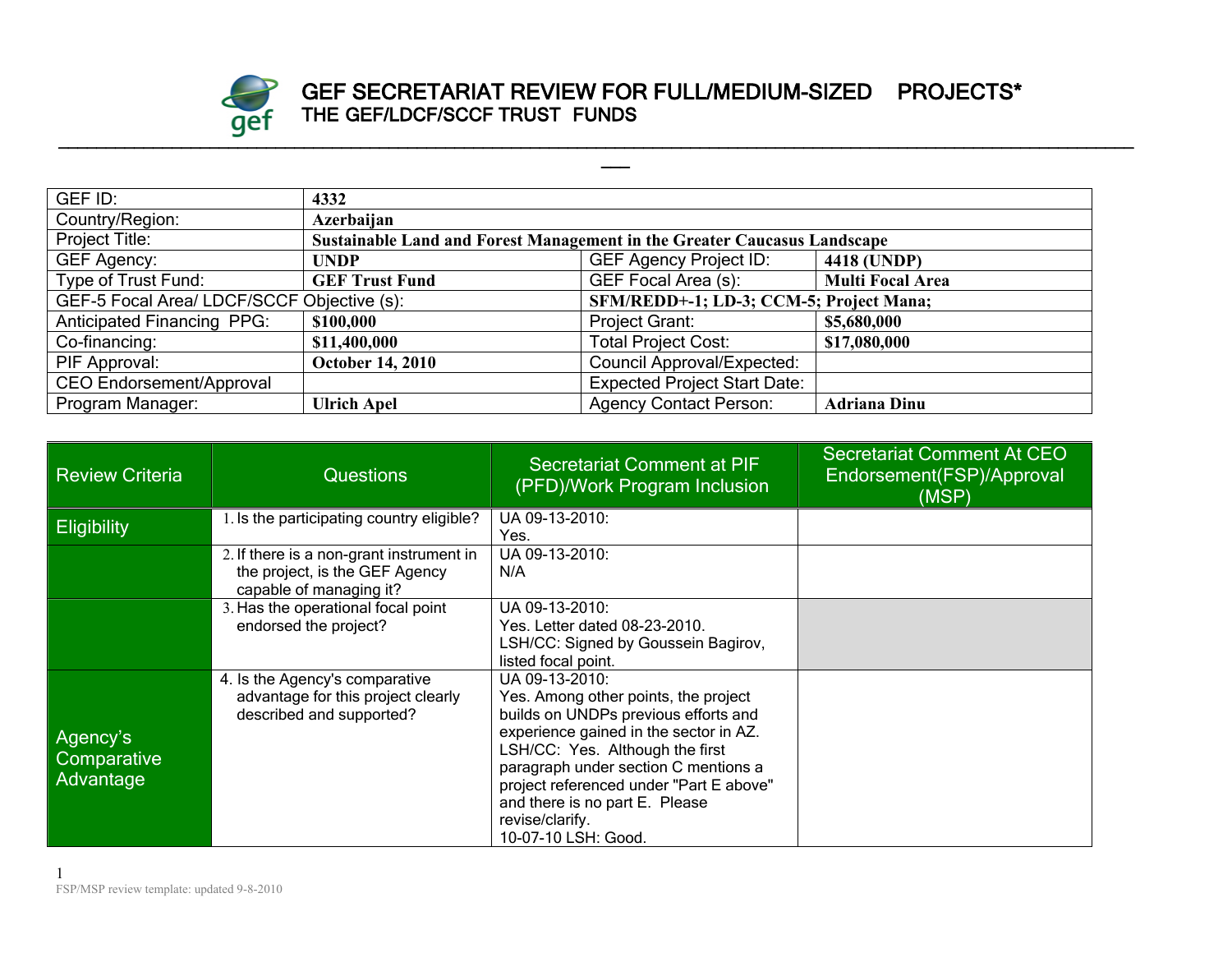|                          | 5. Is the co-financing amount that the<br>Agency is bringing to the project in<br>line with its role?                                 | UA 09-13-2010:<br>No. UNDP's indicative co-financing is only<br>\$230,000 (grant), which is the smallest<br>contribution of all financing partners<br>involved.<br>LSH 10-07-10: Revision comments say<br>that inkind UNDP support will also be<br>provided. Any and all inkind support<br>should be listed in Table C.<br>UA 10-12-2010:<br>UNDP has brokered \$11.4 million in co-<br>financing, of which 5.23 million is in cash<br>and \$6.17 million in kind.<br>Cleared. |  |
|--------------------------|---------------------------------------------------------------------------------------------------------------------------------------|--------------------------------------------------------------------------------------------------------------------------------------------------------------------------------------------------------------------------------------------------------------------------------------------------------------------------------------------------------------------------------------------------------------------------------------------------------------------------------|--|
|                          | 6. Does the project fit into the<br>Agency's program and staff<br>capacity in the country?                                            | UA 09-13-2010:<br>Yes. UNDP has provided support to the<br>AZ Government in the environment<br>sector. Land management represents one<br>of the three sub-areas of UNDP<br>assistance within the UNDAF. UNDP has<br>a country office in AZ and will assign 5<br>staff members to be responsible for<br>overall project management and<br>supervison.                                                                                                                           |  |
| Resource<br>Availability | 7. Is the proposed GEF/LDCF/SCCF<br>Grant (including the Agency fee)<br>within the resources available from<br>(mark all that apply): |                                                                                                                                                                                                                                                                                                                                                                                                                                                                                |  |
|                          | • the STAR allocation?                                                                                                                | UA 09-13-2010:<br>Yes.                                                                                                                                                                                                                                                                                                                                                                                                                                                         |  |
|                          | • the focal area allocation?                                                                                                          | UA 09-13-2010:<br>Yes.                                                                                                                                                                                                                                                                                                                                                                                                                                                         |  |
|                          | • the LDCF under the principle of<br>equitable access?                                                                                | <b>NA</b>                                                                                                                                                                                                                                                                                                                                                                                                                                                                      |  |
|                          | • the SCCF (Adaptation or<br>Technology Transfer)?                                                                                    | <b>NA</b>                                                                                                                                                                                                                                                                                                                                                                                                                                                                      |  |
|                          | · focal area set-aside?                                                                                                               | <b>NA</b>                                                                                                                                                                                                                                                                                                                                                                                                                                                                      |  |
| Project<br>Consistency   | 8. Is the project aligned with the focal<br>area/multi-focal area/ LDCF/SCCF<br>results framework?                                    | UA 09-13-2010:<br>Yes. The project seeks to secure flow of<br>multiple environmental services and<br>create synergies between LD and CC                                                                                                                                                                                                                                                                                                                                        |  |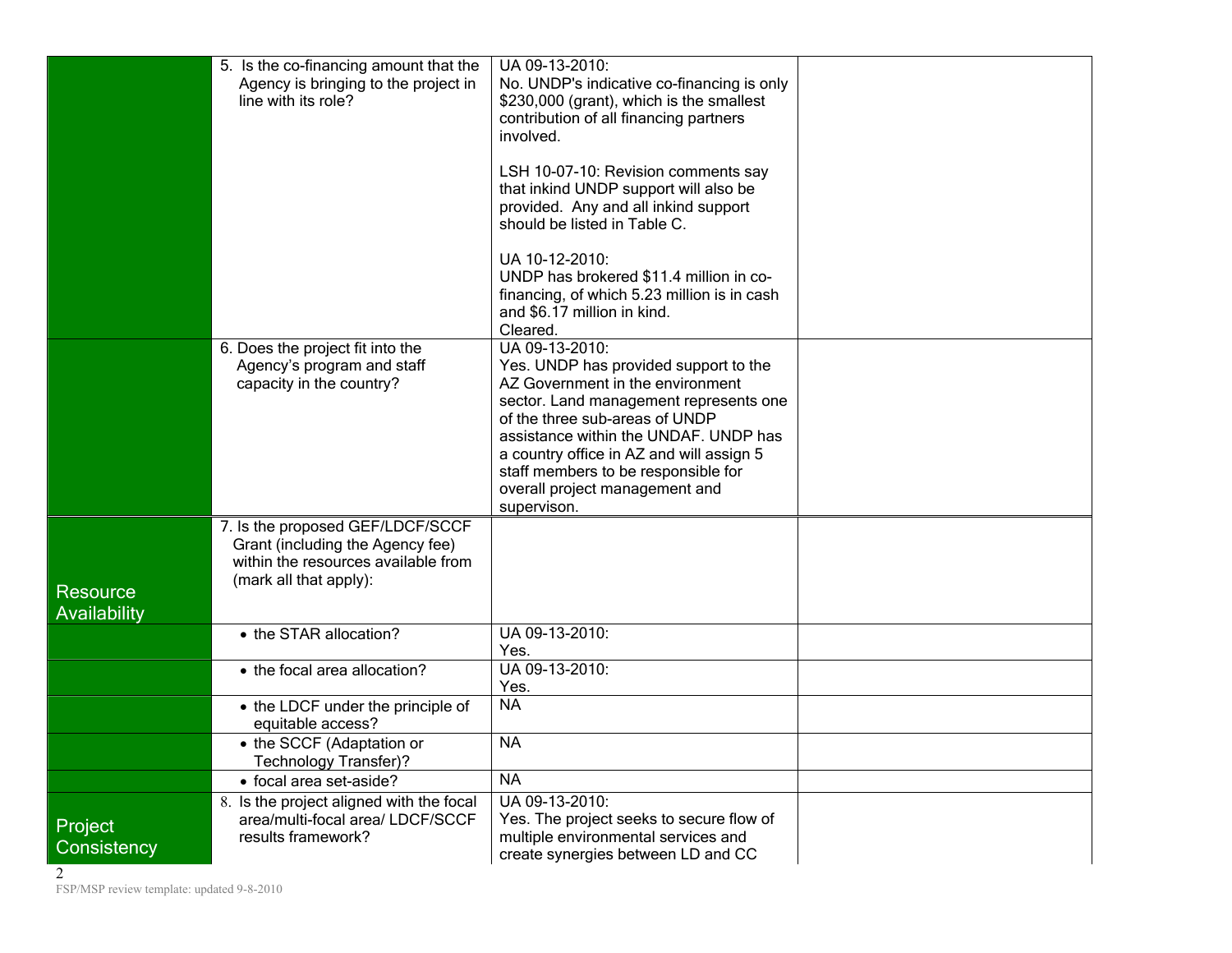|                                        | GEFs SFM/REDD+ strategy.                                                       |  |
|----------------------------------------|--------------------------------------------------------------------------------|--|
|                                        |                                                                                |  |
|                                        |                                                                                |  |
| 9. Are the relevant GEF 5 focal area/  | UA 09-13-2010:                                                                 |  |
| LDCF/SCCF objectives identified?       | Yes.                                                                           |  |
|                                        | LD-3, CC-5, SFM/REDD-1                                                         |  |
|                                        | LSH/CC: A relevant objective is missing.                                       |  |
|                                        | The goals in component 3 on carbon                                             |  |
|                                        | monitoring monitoring are related to                                           |  |
|                                        | SFM/REDD2 and outcomes 2.1 which                                               |  |
|                                        | are not listed.                                                                |  |
|                                        | LSH 10-07-10: Yes, this is dealt with in                                       |  |
|                                        | the revision.                                                                  |  |
| 10. Is the project consistent with the | UA 09-13-2010:                                                                 |  |
| recipient country's national           | Yes. Consistent with national strategies.                                      |  |
| strategies and plans or reports        | NPFE has not been requested by AZ.                                             |  |
| and assessments under relevant         |                                                                                |  |
| conventions, including NPFE,           |                                                                                |  |
| NAPA, and NCSA?                        |                                                                                |  |
| 11. Does the proposal clearly          | UA 09-13-2010:                                                                 |  |
| articulate how the capacities          | Yes. Capacity building is not a major                                          |  |
| developed will contribute to the       | project component as the project can                                           |  |
| institutional sustainability of        | build on previously developed capacity.                                        |  |
| project outcomes?                      | Most capacity building that will take place                                    |  |
|                                        | targets the local level. Empowerment of                                        |  |
|                                        | local governments and communities is                                           |  |
|                                        | expected to result in long-term                                                |  |
|                                        | sustainability of SLM/SFM approaches.                                          |  |
| 12. Is (are) the baseline project(s)   | UA 09-13-2010:                                                                 |  |
| sufficiently described and based       | No. The description of the baseline                                            |  |
| on sound data and assumptions?         | project under item B1 in the PIF template                                      |  |
|                                        | is a mixture of describing the baseline                                        |  |
|                                        | situation in AZ and description of the                                         |  |
|                                        | GEF-project.                                                                   |  |
|                                        | Please revise: what GEF is looking for                                         |  |
|                                        | under B1 is a description of the project                                       |  |
|                                        | and activities that are planned or already                                     |  |
|                                        | ongoing (without GEF support) and for<br>which incremental financing by GEF is |  |
|                                        |                                                                                |  |
|                                        | sought.<br>LSH 10-07-10: Yes, the revision better                              |  |
|                                        | identifies what the govt currently does and                                    |  |
|                                        | amounts funded in terms of forestland                                          |  |
|                                        | conversion and degradation.                                                    |  |
| <b>Project Design</b>                  |                                                                                |  |
|                                        | 114 10-12-2010·                                                                |  |

FSP/MSP review template: updated 9-8-2010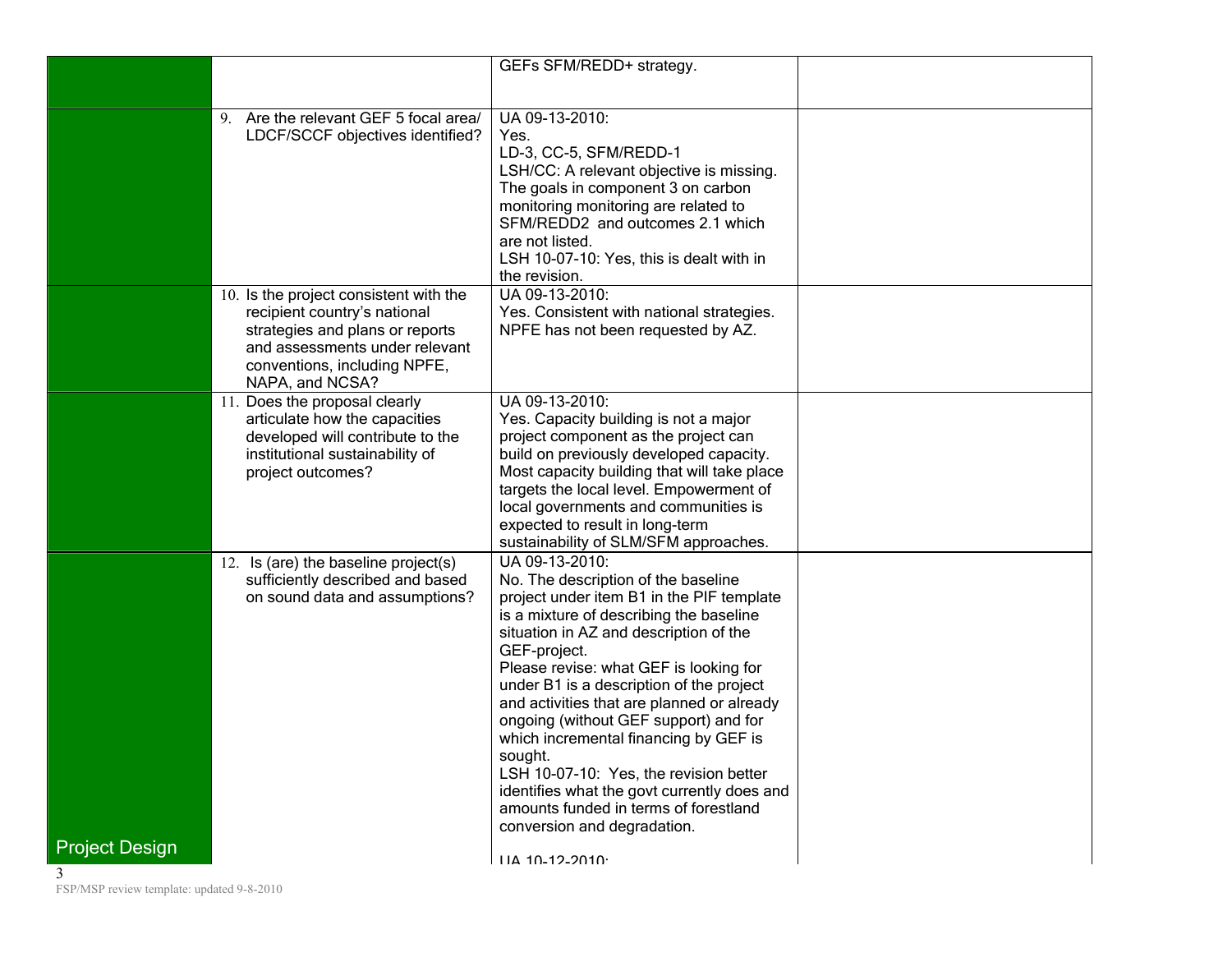|                                                                                                                                                                                             | Cleared.                                                                                                                                                                                                                                                                                                                                                                                                                                                                                                                     |  |
|---------------------------------------------------------------------------------------------------------------------------------------------------------------------------------------------|------------------------------------------------------------------------------------------------------------------------------------------------------------------------------------------------------------------------------------------------------------------------------------------------------------------------------------------------------------------------------------------------------------------------------------------------------------------------------------------------------------------------------|--|
| 13. Is (are) the problem(s) that the<br>baseline project(s) seek/s to<br>address sufficiently described and<br>based on sound data and<br>assumptions?                                      | UA 09-13-2010:<br>No. see comment to 12 above. The PIF<br>has to carve out better the problems that<br>are going to be addressed by the baseline<br>project. So far, the PIF mainly describes<br>the barriers that are to be addressed<br>through GEF funding.<br>LSH 10-07-10: The revision better<br>describes the problems the baseline<br>project is addressing.<br>UA 10-12-2010:<br>Has been revised.<br>Cleared.                                                                                                      |  |
| 14. Is the project framework sound<br>and sufficiently clear?                                                                                                                               | UA 09-13-2010:<br>Not fully. The project framework is sound<br>and sufficiently clear. The rationale to<br>improve/modify the enabling framework<br>and to mainly address grazing practices<br>and pasture management at the field level<br>in order to achieve SLM and SFM is<br>logical.<br>Issue: Table B does not clearly state the<br>grant types for each project component<br>(TA/INV). Component 2 only mentions TA<br>and comp. 3 does not indicate TA or INV.<br>UA 10-12-2010:<br>Has been corrected.<br>Cleared. |  |
| 15. Are the incremental (in the case of<br>GEF TF) or additional (in the case<br>of LDCF/SCCF) activities<br>complementary and appropriate to<br>further address the identified<br>problem? | UA 09-13-2010:<br>Not fully. In line with the comments above<br>(12 & 13) the incremental reasoning has<br>to be improved to clearly show that GEF<br>funding is complementary in addressing<br>the identified problems.<br>LSH 10-07-10: Incremental reasoning<br>has been improved.<br>UA 10-12-2010:<br>Cleared.                                                                                                                                                                                                          |  |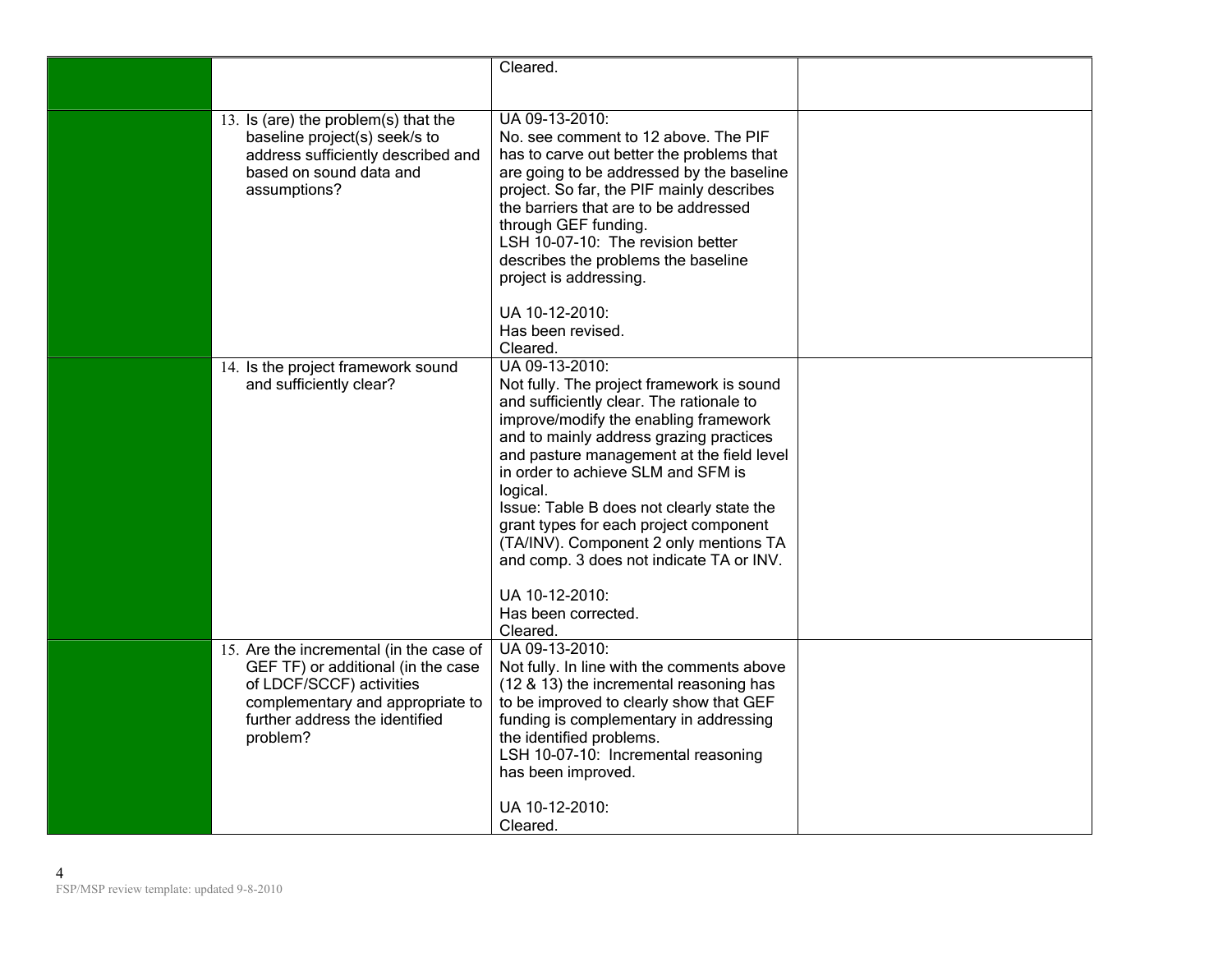|  | 16. Are the applied methodology and<br>assumptions for the description of | UA 09-13-2010:<br>Not fully. The assumption that the project                              |  |
|--|---------------------------------------------------------------------------|-------------------------------------------------------------------------------------------|--|
|  | the global environmental                                                  | will lead to sustainable management of                                                    |  |
|  | benefits/adaptation benefits                                              | 483,800 ha of forest and 591,100 ha                                                       |  |
|  | sound and appropriate?                                                    | pastureland is not fully comprehensible.                                                  |  |
|  |                                                                           | Please elaborate on the environmental                                                     |  |
|  |                                                                           | benefits that the expected improvement in<br>management of these land areas would         |  |
|  |                                                                           | bring (in view of the project objective to                                                |  |
|  |                                                                           | secure multiple environmental services).                                                  |  |
|  |                                                                           | As far as possible, these benefits should                                                 |  |
|  |                                                                           | be quantified (e.g. decrease in soil                                                      |  |
|  |                                                                           | erosion, increase in forest cover, tree<br>density, standing forest volume?)              |  |
|  |                                                                           |                                                                                           |  |
|  |                                                                           | LSH/CC: Be careful of terms when                                                          |  |
|  |                                                                           | describing carbon benefits. In the                                                        |  |
|  |                                                                           | baseline project for instance, the 3509 Gt<br>C are described as carbon sequestration,    |  |
|  |                                                                           | but this surely must be a carbon stock                                                    |  |
|  |                                                                           | estimate, and perhaps this could be called                                                |  |
|  |                                                                           | carbon storage. In the table of current                                                   |  |
|  |                                                                           | practices, the estimates for carbon                                                       |  |
|  |                                                                           | benefits for overgrazing do not seem to                                                   |  |
|  |                                                                           | match those listed in B. Project<br>Framework. One item is that per year                  |  |
|  |                                                                           | benefits for the 5 year project length make                                               |  |
|  |                                                                           | sense, but it is not clear why there is a 10                                              |  |
|  |                                                                           | year benefit period. Are the listed carbon                                                |  |
|  |                                                                           | storage benefits of 499,500 and 258,735                                                   |  |
|  |                                                                           | tCO2eq above a base level? Why is the<br>carbon benefit rate on pastureland land          |  |
|  |                                                                           | greater than in the rate in forests? (on a                                                |  |
|  |                                                                           | per ha basis, its 55.5 to 52.7 tCO2eq/ha).                                                |  |
|  |                                                                           | Please revise the text to be more clear on                                                |  |
|  |                                                                           | these calculations and interpretation of                                                  |  |
|  |                                                                           | the benefits.                                                                             |  |
|  |                                                                           | LSH10-07-10 Text has been revised to                                                      |  |
|  |                                                                           | be more clear. Basic estimates calculated                                                 |  |
|  |                                                                           | using areas and emissions/sequestration                                                   |  |
|  |                                                                           | factors such as provided for most of this<br>version are useful for evaluation of what is |  |
|  |                                                                           | being proposed in PIF.                                                                    |  |
|  |                                                                           |                                                                                           |  |
|  |                                                                           | UA 10-12-2010:                                                                            |  |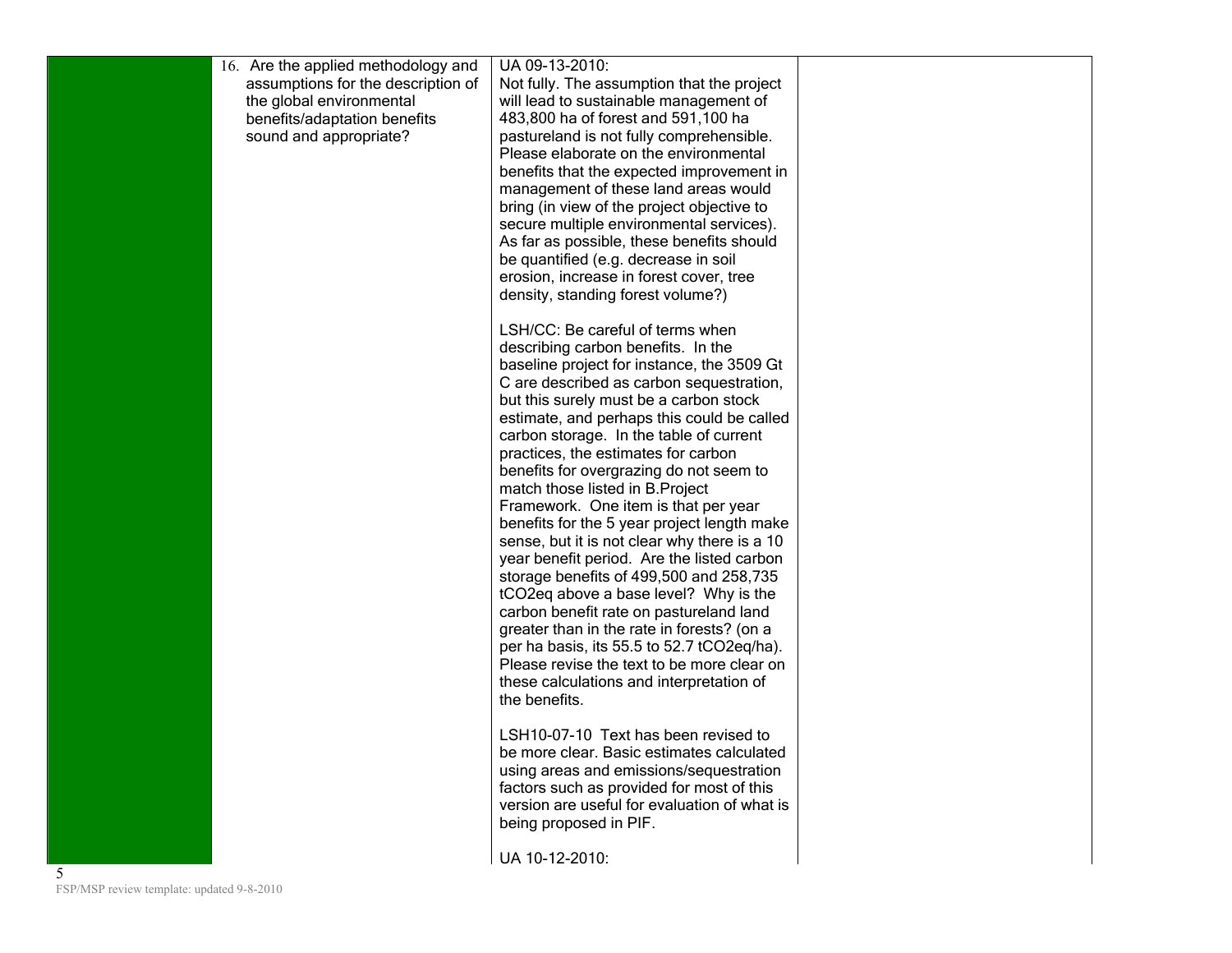| Cleared.<br>UA 09-13-2010:<br>17. Has the cost-effectiveness<br>Cost-effectiveness will be assessed at<br>sufficiently been demonstrated,<br>CEO endorsement stage as there<br>including the cost-effectiveness of<br>changes in the proposed budget are<br>the project design approach as<br>compared to alternative<br>expected.<br>approaches to achieve similar<br>Please note that cost-effectiveness needs<br>benefits?<br>to be sufficiently demonstrated at that<br>stage.<br>UA 09-13-2010:<br>18. Is there a clear description of the<br>socio-economic benefits to be<br>Yes. However, the socio-economic<br>delivered by the project and of<br>benefits are also dependent on the<br>how they will support the<br>incentives that the project will provide for<br>achievement of environmental/<br>application of SLM/SFM practices at the<br>adaptation benefits (for<br>field level. Therefore, the project design<br>SCCF/LDCF)?<br>needs to incorporate such incentives<br>and/or PES schemes to ensure that a part<br>of the investment supports land users in<br>the application of SLM/SFM approaches.<br>UA 10-12-2010:<br>Comment has been addressed.<br>Cleared.<br>UA 09-13-2010:<br>19. Is the role of civil society,<br>including indigenous people and<br>Yes. The project framework takes this into<br>gender issues being taken into<br>consideration. Empowerment of local<br>consideration and addressed<br>communities is one of the targeted<br>outputs of the project.<br>appropriately?<br>LSH/CC: The project does rely on<br>empowerment of local communities but<br>there is no specific mention of indigenous<br>communities and gender issues. These<br>items need to be specifically addressed.<br>LSH 10-07-10: The role of gender in<br>stakeholder activities in line with UNDP's<br>gender mainstreaming strategy should be<br>described.<br>UA 10-12-2010:<br>The description has been considerably<br>improved. In line with LSH's comment<br>above please note that at CEO |   | been clearly distinguished and quantified. |  |
|---------------------------------------------------------------------------------------------------------------------------------------------------------------------------------------------------------------------------------------------------------------------------------------------------------------------------------------------------------------------------------------------------------------------------------------------------------------------------------------------------------------------------------------------------------------------------------------------------------------------------------------------------------------------------------------------------------------------------------------------------------------------------------------------------------------------------------------------------------------------------------------------------------------------------------------------------------------------------------------------------------------------------------------------------------------------------------------------------------------------------------------------------------------------------------------------------------------------------------------------------------------------------------------------------------------------------------------------------------------------------------------------------------------------------------------------------------------------------------------------------------------------------------------------------------------------------------------------------------------------------------------------------------------------------------------------------------------------------------------------------------------------------------------------------------------------------------------------------------------------------------------------------------------------------------------------------------------------------------------------------------------------------|---|--------------------------------------------|--|
|                                                                                                                                                                                                                                                                                                                                                                                                                                                                                                                                                                                                                                                                                                                                                                                                                                                                                                                                                                                                                                                                                                                                                                                                                                                                                                                                                                                                                                                                                                                                                                                                                                                                                                                                                                                                                                                                                                                                                                                                                           |   |                                            |  |
|                                                                                                                                                                                                                                                                                                                                                                                                                                                                                                                                                                                                                                                                                                                                                                                                                                                                                                                                                                                                                                                                                                                                                                                                                                                                                                                                                                                                                                                                                                                                                                                                                                                                                                                                                                                                                                                                                                                                                                                                                           |   |                                            |  |
|                                                                                                                                                                                                                                                                                                                                                                                                                                                                                                                                                                                                                                                                                                                                                                                                                                                                                                                                                                                                                                                                                                                                                                                                                                                                                                                                                                                                                                                                                                                                                                                                                                                                                                                                                                                                                                                                                                                                                                                                                           |   |                                            |  |
|                                                                                                                                                                                                                                                                                                                                                                                                                                                                                                                                                                                                                                                                                                                                                                                                                                                                                                                                                                                                                                                                                                                                                                                                                                                                                                                                                                                                                                                                                                                                                                                                                                                                                                                                                                                                                                                                                                                                                                                                                           |   |                                            |  |
|                                                                                                                                                                                                                                                                                                                                                                                                                                                                                                                                                                                                                                                                                                                                                                                                                                                                                                                                                                                                                                                                                                                                                                                                                                                                                                                                                                                                                                                                                                                                                                                                                                                                                                                                                                                                                                                                                                                                                                                                                           | 6 |                                            |  |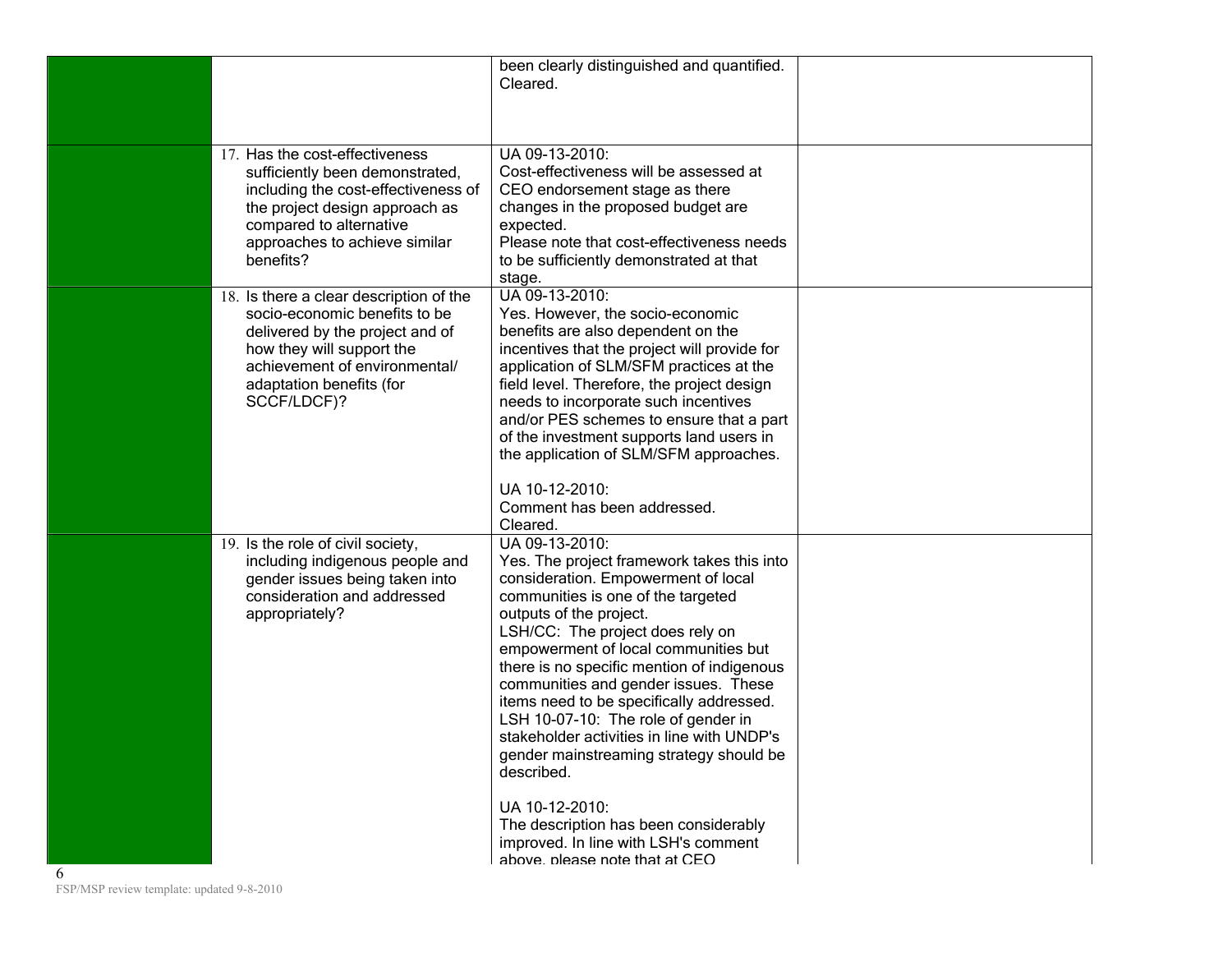|                                                                                                                                                                                                        | stakeholder activities in line with UNDP's<br>gender mainstreaming strategy must be<br>better described.                                                                                                                                                                                                                                                                                                                                                                                                                                                                                                                                                                                                                                                                                                                                                                                                                                                                                                                                                                                                                                                                                                                                                                           |  |
|--------------------------------------------------------------------------------------------------------------------------------------------------------------------------------------------------------|------------------------------------------------------------------------------------------------------------------------------------------------------------------------------------------------------------------------------------------------------------------------------------------------------------------------------------------------------------------------------------------------------------------------------------------------------------------------------------------------------------------------------------------------------------------------------------------------------------------------------------------------------------------------------------------------------------------------------------------------------------------------------------------------------------------------------------------------------------------------------------------------------------------------------------------------------------------------------------------------------------------------------------------------------------------------------------------------------------------------------------------------------------------------------------------------------------------------------------------------------------------------------------|--|
| 20. Does the project take into account<br>potential major risks, including the<br>consequences of climate change<br>and provides sufficient risk<br>mitigation measures? (i.e., climate<br>resilience) | UA 09-13-2010:<br>Yes. It is, however, worrying that one of<br>the major outputs of the project, the<br>empowerment of local stakeholders is<br>assessed with a medium to high risk. In<br>this respect, it is not fully clear whether<br>the mitigation measures can fully address<br>this risk. It would be more important to<br>assess the commitment of the AZ<br>government to test such approaches and<br>their likehood of adoption.<br>LSH/CC: The major risks appear to be<br>described, however, it is not clear whether<br>the first risk is that the government will not<br>allow local stakeholders to be<br>empowered, or that the local stakeholders<br>will not step forward and take<br>responsibility, or a combination of both.<br>Mitigations for risk should focus on<br>activities to lessen the risk, rather than to<br>gamble on the existing level of chance.<br>Please reword some of the text to be<br>more clear.<br>LSH 10-07-10: Revision has clarified the<br>risks. The mitigation activities could<br>better include actions, such as being<br>prepared to have additional<br>personnel/actions in the field to better<br>encourage stakeholder participation for<br>instance.<br>UA 10-12-2010:<br>Has been addressed in the revised<br>version. |  |
| 21. Is the provided documentation<br>consistent?                                                                                                                                                       | Cleared.<br>UA 09-13-2010:<br>The documentation provided at PIF stage<br>is consistent.                                                                                                                                                                                                                                                                                                                                                                                                                                                                                                                                                                                                                                                                                                                                                                                                                                                                                                                                                                                                                                                                                                                                                                                            |  |
| 22. Are key stakeholders<br>(government, local authorities,<br>private sector, CSOs,<br>communities) and their respective<br>rolog and involvament in the                                              | UA 09-13-2010:<br>Yes.<br>LSH/CC: For the most part, although how<br>indigenous people and gender issues are<br>addrocead naade ta ha idantifiad                                                                                                                                                                                                                                                                                                                                                                                                                                                                                                                                                                                                                                                                                                                                                                                                                                                                                                                                                                                                                                                                                                                                   |  |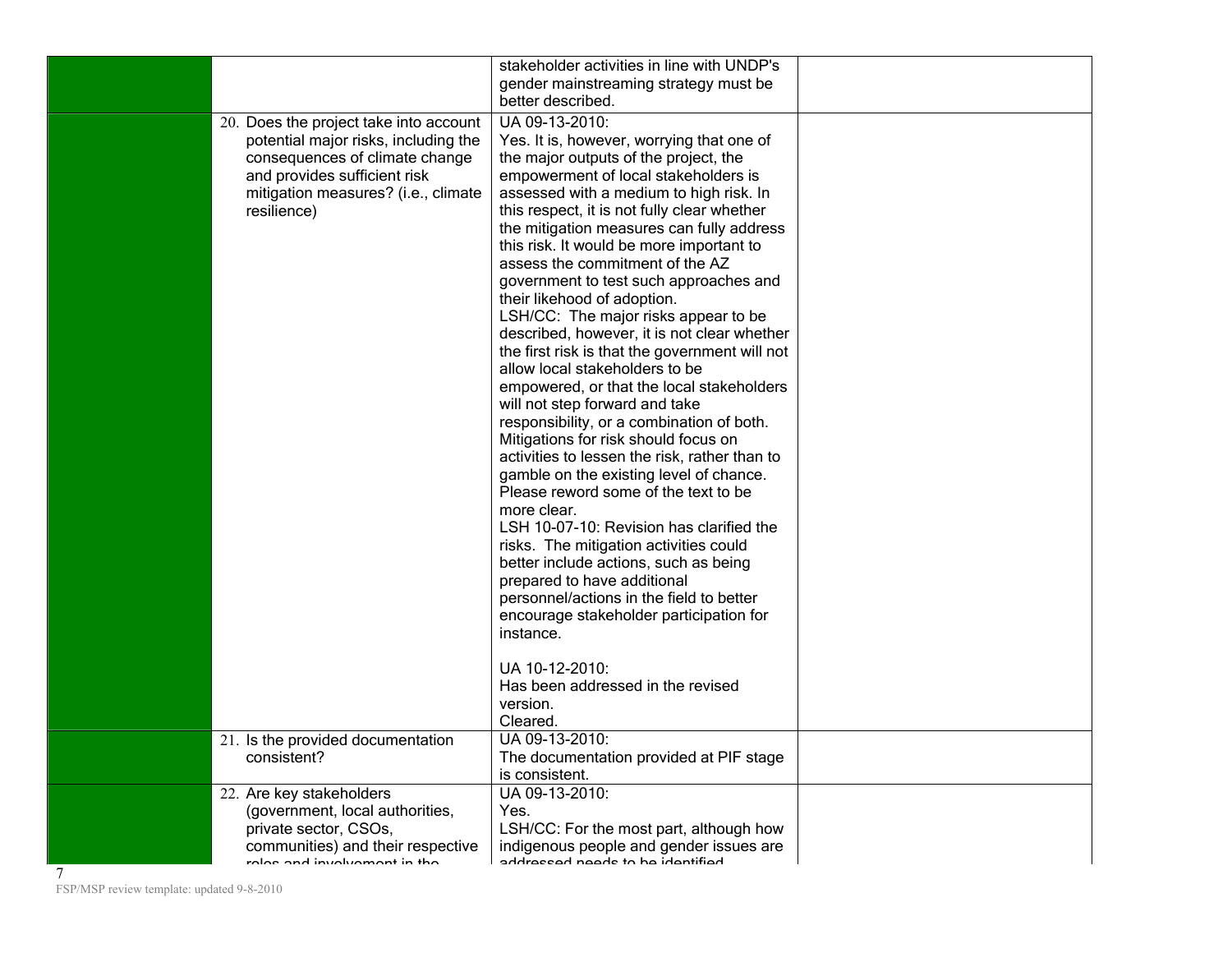|   |                                                                                                                                 | in #19.                                                                                                                                                                                                                                                                                                                                                                                                                                                                  |  |
|---|---------------------------------------------------------------------------------------------------------------------------------|--------------------------------------------------------------------------------------------------------------------------------------------------------------------------------------------------------------------------------------------------------------------------------------------------------------------------------------------------------------------------------------------------------------------------------------------------------------------------|--|
|   | 23. Is the project consistent and<br>properly coordinated with other<br>related initiatives in the country or<br>in the region? | UA 09-13-2010:<br>Not fully. Although the outlined<br>coordination with UNDP's ongoing<br>activities, and with FAO and GTZ<br>initiatives is impressive, it is not clear how<br>FAO and GTZ will be involved into the<br>project. They appear as indicative co-<br>financers with \$500,000 each but under<br>item B6 in the PIF template only co-<br>ordination with ongoing GTZ and FAO<br>projects is mentioned.<br>UA 10-12-2010:<br>Has been explained.<br>Cleared. |  |
|   | 24. Is the project implementation/<br>execution arrangement adequate?                                                           | UA 09-13-2010:<br>See comment 23 above: How is the<br>project execution arrangement with<br>regard to FAO and GTZ involvement<br>envisaged? It would also be an<br>advantage, if the indicated co-financing by<br>FAO and GTZ could be further<br>substantiated.<br>UA 10-12-2010:<br>Comment has been responded to.<br>Cleared.                                                                                                                                         |  |
|   | 25. Is the project structure sufficiently<br>close to what was presented at<br>PIF, with clear justifications for<br>changes?   |                                                                                                                                                                                                                                                                                                                                                                                                                                                                          |  |
|   | 26. If there is a non-grant instrument<br>in the project, is there a<br>reasonable calendar of reflows<br>included?             |                                                                                                                                                                                                                                                                                                                                                                                                                                                                          |  |
| 8 | 27. Is the GEF/LDCF/SCCF funding<br>level for project management cost<br>appropriate?                                           | UA 09-13-2010:<br>No. The total management cost for this<br>project is \$1.7 million which is exactly<br>10% of the total project cost and seems<br>very high for a project of that scale and                                                                                                                                                                                                                                                                            |  |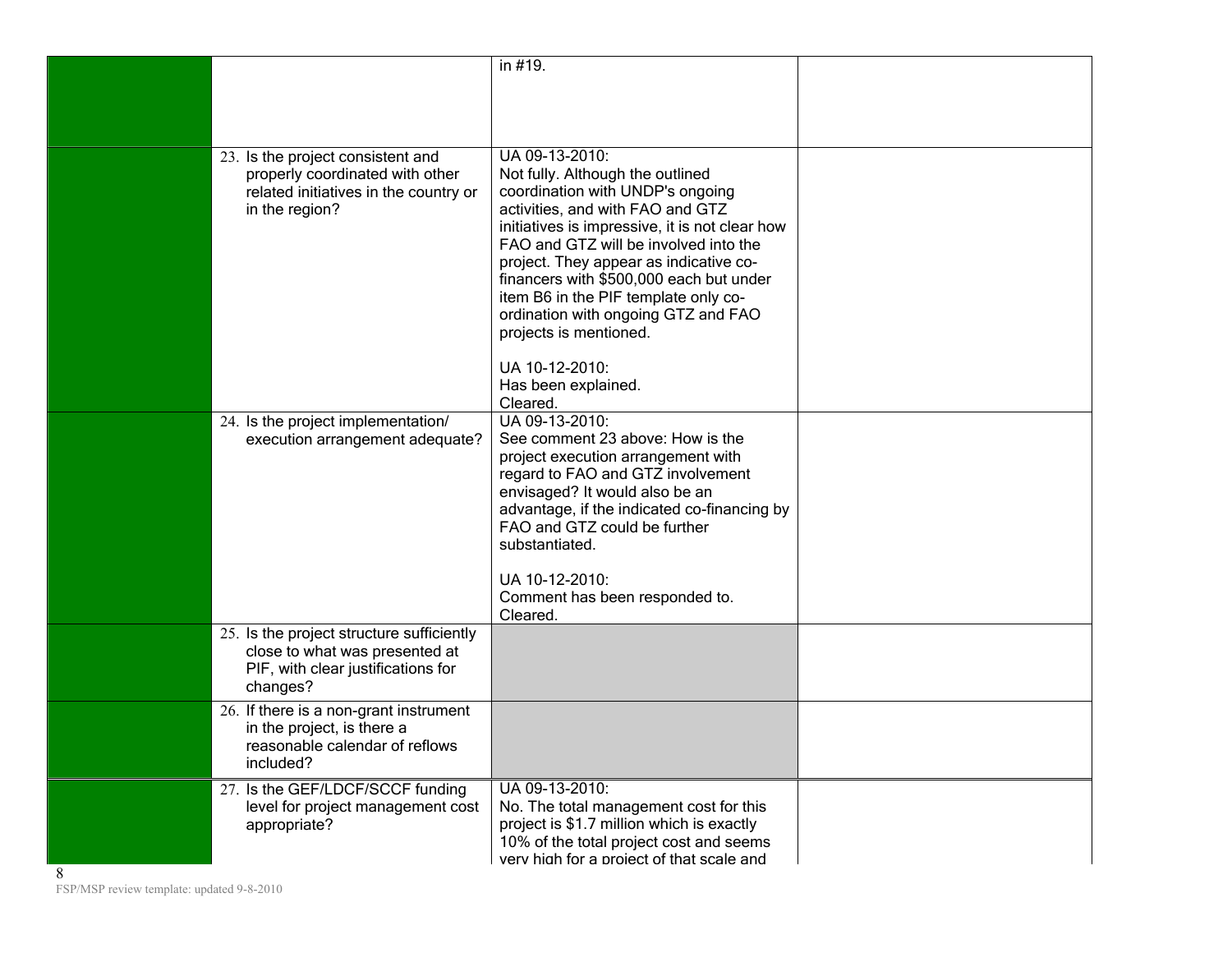| <b>Project Financing</b> |                                  | actual management costs. Therefore,         |  |
|--------------------------|----------------------------------|---------------------------------------------|--|
|                          |                                  | please either revise management costs to    |  |
|                          |                                  | reflect actual costs and not the ceiling of |  |
|                          |                                  |                                             |  |
|                          |                                  | 10%. In case that actual costs are really   |  |
|                          |                                  | \$1.7 million, please provide a detailed    |  |
|                          |                                  | estimation.                                 |  |
|                          |                                  | LSH 10-07-10: The revision contains a       |  |
|                          |                                  | detailed breakdown.                         |  |
|                          |                                  |                                             |  |
|                          |                                  | UA 10-12-2010: Breakdown is considered      |  |
|                          |                                  | sufficient at PIF stage but will need to be |  |
|                          |                                  | further detailed at CEO endorsement         |  |
|                          |                                  | stage. Please note the comment under        |  |
|                          |                                  | item 37 to be considered at CEO             |  |
|                          |                                  | endorsement.                                |  |
|                          |                                  | Cleared.                                    |  |
|                          | 28. Is the GEF/LDCF/SCCF funding | UA 09-13-2010:                              |  |
|                          | per objective appropriate to     | Not fully. Based on the baselines that      |  |
|                          | achieve the expected outcomes    | have been described, especially with        |  |
|                          | and outputs according to the     | regard to previous efforts of UNDP to       |  |
|                          | incremental/additional cost      | improve the enabling environment, the       |  |
|                          | reasoning principle?             | estimated funding of component 1 with \$1   |  |
|                          |                                  | million from LD funds seems too high.       |  |
|                          |                                  |                                             |  |
|                          |                                  | Duplication of efforts need to be avoided.  |  |
|                          |                                  | The main focus of the incremental GEF       |  |
|                          |                                  | financing should be on component 2 and      |  |
|                          |                                  | 3 as the successful implementation of       |  |
|                          |                                  | improved SLM/SFM land use fits very well    |  |
|                          |                                  | with the incremental cost reasoning         |  |
|                          |                                  | principle.                                  |  |
|                          |                                  |                                             |  |
|                          |                                  | LSH/CC: The estimated funding of            |  |
|                          |                                  | component 1 does seem high, given the       |  |
|                          |                                  | previous efforts of UNDP on improving       |  |
|                          |                                  | the enabling environment. It is not clear   |  |
|                          |                                  | what is meant by mechanisms for peer-to-    |  |
|                          |                                  | peer learning, systematic long-term         |  |
|                          |                                  | approaches to capacity building, and        |  |
|                          |                                  | disseminating information. A more           |  |
|                          |                                  | specific description may help convey what   |  |
|                          |                                  | would be accomplished with the              |  |
|                          |                                  | requested budget.                           |  |
|                          |                                  | LSH 10-07-10: Less funding is being         |  |
|                          |                                  | asked for in component 1. A more            |  |
|                          |                                  | specific description may help convey what   |  |
|                          |                                  | is being proposed with the requested        |  |
| 9                        |                                  |                                             |  |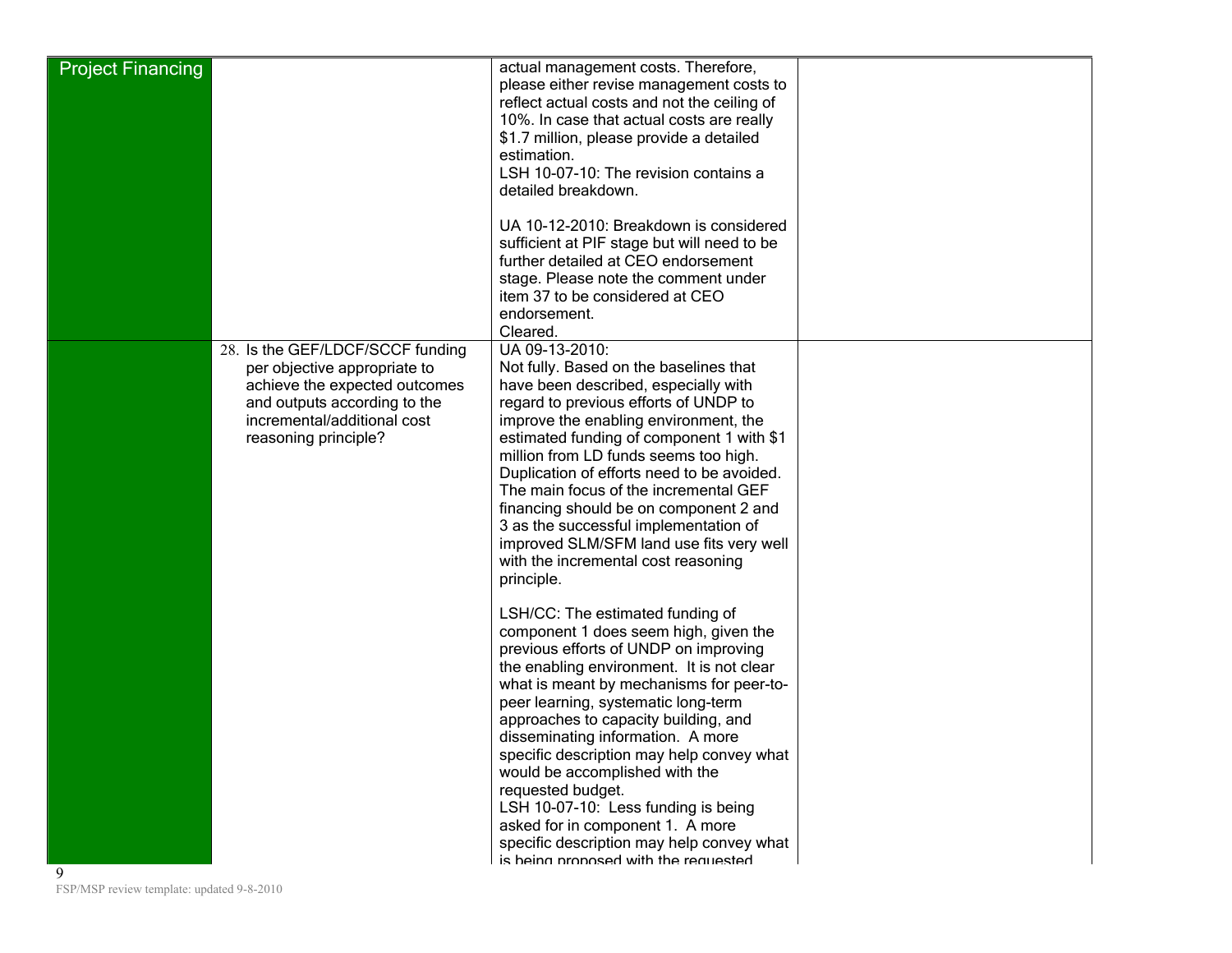|                                                | 29. Comment on indicated<br>cofinancing at PIF. At CEO<br>endorsement, indicate if<br>cofinancing is confirmed.                          | UA 10-12-2010:<br>Budget has been adjusted in line with<br>comments.<br>Cleared.<br>UA 09-13-2010:<br>Co-financing is indicative. Although co-<br>financing does not need to be confirmed<br>at PIF stage, it would be an advantage, if<br>the indicated co-financing by FAO and<br>GTZ could be further substantiated.                                                                                                                                                                                                                                                                                                                                                                                                         |  |
|------------------------------------------------|------------------------------------------------------------------------------------------------------------------------------------------|---------------------------------------------------------------------------------------------------------------------------------------------------------------------------------------------------------------------------------------------------------------------------------------------------------------------------------------------------------------------------------------------------------------------------------------------------------------------------------------------------------------------------------------------------------------------------------------------------------------------------------------------------------------------------------------------------------------------------------|--|
|                                                | 30. Is the budget (GEF/LDCF/SCCF<br>funding and co-financing) per<br>objective adequate to achieve the<br>expected outcomes and outputs? | UA 09-13-2010:<br>Not fully. See comments 27 & 28.<br>Furthermore, the co-financing consist to a<br>large part of in-kind funds. The actual co-<br>financing in grant money amounts to only<br>\$3.23 million. Given the strategic<br>importance for this project with regard to<br>SLM/SFM in AZ, a cash co-financing of at<br>least a 1:1 ratio to GEF funding would be<br>considered adequate.<br>LSH 10-07-10: The increased cash co-<br>financing ratio is more adequate to<br>increase the probability of success of the<br>project and reduce possible initial delays.<br>As indicated in #5, be sure and list all<br>inkind support.<br>UA 10-12-2010: Indicative cash co-<br>financing has been increased.<br>Cleared. |  |
| Project<br>Monitoring and<br><b>Evaluation</b> | 31. Has the Tracking Tool been<br>included with information for all<br>relevant indicators, as applicable?                               | <b>NA</b>                                                                                                                                                                                                                                                                                                                                                                                                                                                                                                                                                                                                                                                                                                                       |  |
|                                                | 32. Does the proposal include a<br>budgeted M&E Plan that monitors<br>and measures results with<br>indicators and targets?               |                                                                                                                                                                                                                                                                                                                                                                                                                                                                                                                                                                                                                                                                                                                                 |  |
| Agency<br><b>Responses</b>                     | 33. Has the Agency responded<br>adequately to comments from:                                                                             |                                                                                                                                                                                                                                                                                                                                                                                                                                                                                                                                                                                                                                                                                                                                 |  |
| $\overline{10}$                                | $\bullet$ STAP?                                                                                                                          | UA 12-10-2010:<br>STAP report is now available. Please use<br>the STAP advise during project design<br>phase and report on how the advise of<br>CTAD to commonto has been                                                                                                                                                                                                                                                                                                                                                                                                                                                                                                                                                       |  |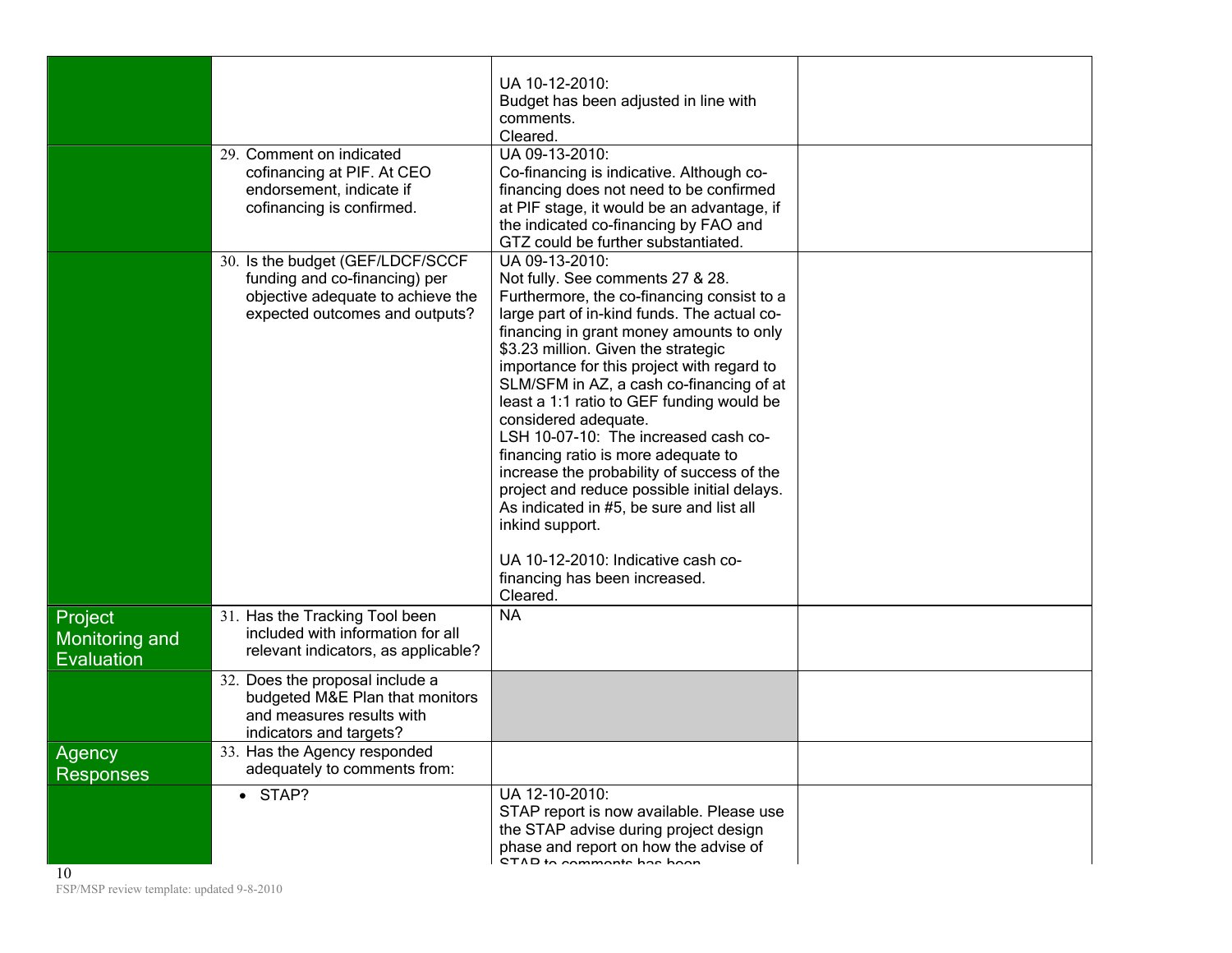|                                   |                                                       | CEO endorsement stage.                                                                                                                                                                                                                                                                                                                                                                                                                                                                                                                              |  |
|-----------------------------------|-------------------------------------------------------|-----------------------------------------------------------------------------------------------------------------------------------------------------------------------------------------------------------------------------------------------------------------------------------------------------------------------------------------------------------------------------------------------------------------------------------------------------------------------------------------------------------------------------------------------------|--|
|                                   | <b>Convention Secretariat?</b>                        |                                                                                                                                                                                                                                                                                                                                                                                                                                                                                                                                                     |  |
|                                   | Council comments?                                     |                                                                                                                                                                                                                                                                                                                                                                                                                                                                                                                                                     |  |
|                                   | Other GEF Agencies?                                   | UA 10-12-2010:<br>GEFSEC comments of first review have<br>been addressed.                                                                                                                                                                                                                                                                                                                                                                                                                                                                           |  |
| <b>Secretariat Recommendation</b> |                                                       |                                                                                                                                                                                                                                                                                                                                                                                                                                                                                                                                                     |  |
| Recommendation<br>at PIF Stage    | 34. Is PIF clearance/approval being<br>recommended?   | UA 09-13-2010:<br>No. Please address all issues raised<br>above in the resubmission.<br>LSH/CC 9.14.10: I agree with UA, please<br>address issues in the resubmission.<br>LSH 10-07-10: Mostly all issues have<br>been dealt with adequately in the revised<br>PIF; the remaining issues can and should<br>be dealt with during project preparation,<br>including all inkind support should be<br>listed as co-financing (see #5), and the<br>role of gender in stakeholder groups and<br>how that matches UNDP's gender<br>mainstreaming strategy. |  |
|                                   |                                                       | UA 10-12-2010:<br>Yes. PM recommends the PIF for<br>clearance.<br>Please note the items to consider at CEO<br>endorsement during the project<br>preparation.                                                                                                                                                                                                                                                                                                                                                                                        |  |
|                                   | 35. Items to consider at CEO<br>endorsement/approval. | UA 10-12-2010:<br>The co-operation of UNDP with FAO and<br>GTZ is considered an asset of the<br>proposed project. The operationalisation<br>of the co-operation between UNDP and<br>FAO/GTZ as executing partners as well<br>as the confirmation of indicative co-<br>financing of these partners during project<br>preparation will be important criteria for<br>CEO endorsement.<br>Estimated project management costs<br>must be further detailed and explained at                                                                               |  |
|                                   |                                                       | CEO endorsement stage. Please note<br>that GEF only funds actual management<br>costs and will only pay prorata our funding                                                                                                                                                                                                                                                                                                                                                                                                                          |  |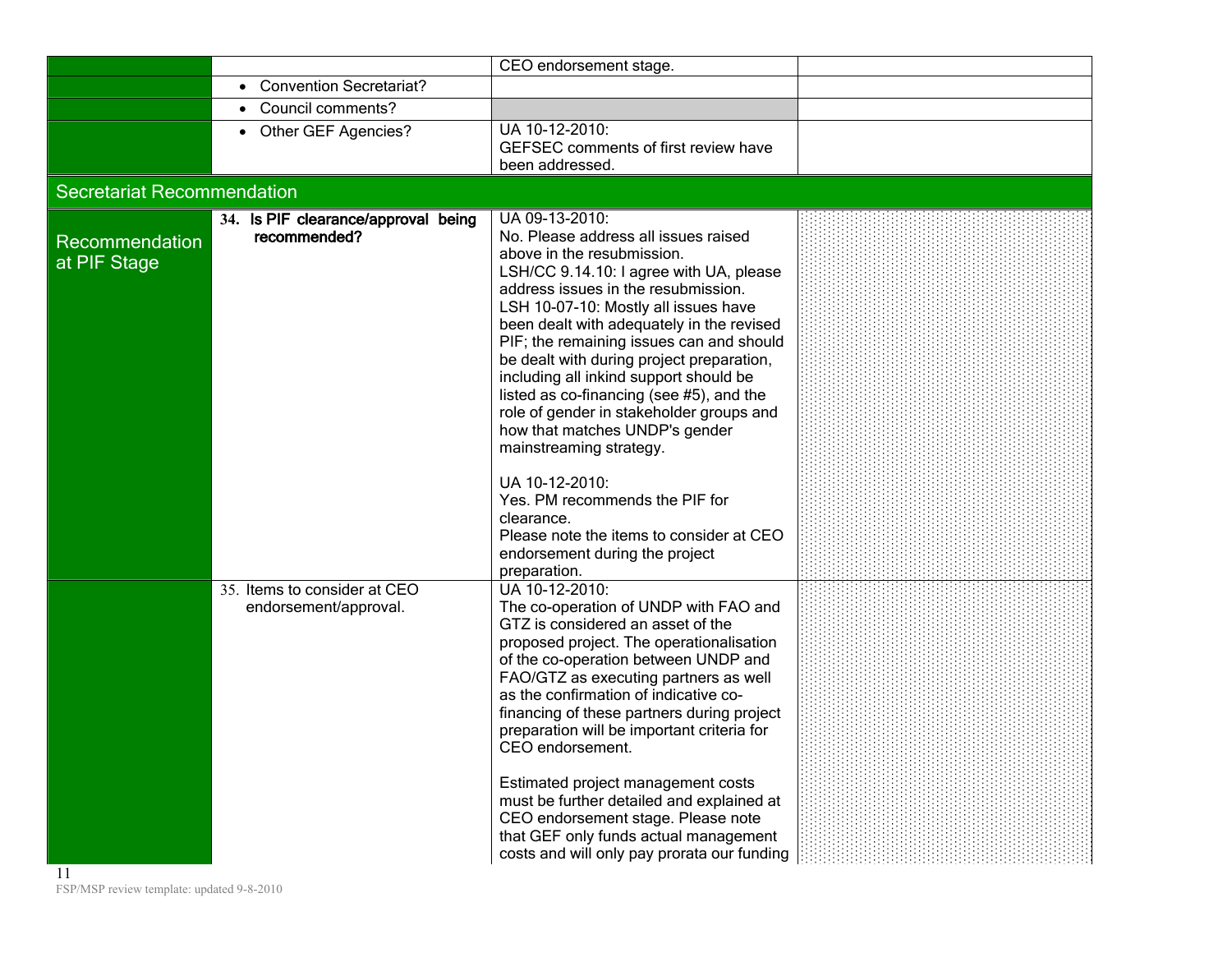|                                                      |                                                                                                                                      | management costs. At endorsement<br>stage, GEF will thoroughly review the<br>appropriateness of the total project<br>management costs (GEF funding and co-<br>finance) and its justification in relation to<br>the overall project budget. |  |
|------------------------------------------------------|--------------------------------------------------------------------------------------------------------------------------------------|--------------------------------------------------------------------------------------------------------------------------------------------------------------------------------------------------------------------------------------------|--|
|                                                      |                                                                                                                                      | All inkind support that UNDP has<br>mentioned to provide to this project<br>should be included in the co-financing if it<br>fulfils the respective criteria.                                                                               |  |
|                                                      |                                                                                                                                      | The role of gender in stakeholder<br>activities, such as in line with UNDP's<br>gender mainstreaming strategy, should be<br>described.                                                                                                     |  |
|                                                      |                                                                                                                                      | UA 12-10-2010:<br>Please incorporate the STAP<br>recommendations into the design phase<br>of the project. We expect that sound<br>baselines are established at the time of<br>CEO endorsement.                                             |  |
| Recommendation<br>at CEO<br>Endorsement/<br>Approval | 36. At endorsement/approval, did<br>Agency include the progress of<br>PPG with clear information of<br>commitment status of the PPG? |                                                                                                                                                                                                                                            |  |
|                                                      | 37. Is CEO endorsement/approval<br>being recommended?                                                                                |                                                                                                                                                                                                                                            |  |
| <b>Review Date (s)</b>                               | First review*                                                                                                                        | September 13, 2010                                                                                                                                                                                                                         |  |
|                                                      | Additional review (as necessary)                                                                                                     | October 12, 2010                                                                                                                                                                                                                           |  |
|                                                      | Additional review (as necessary)                                                                                                     |                                                                                                                                                                                                                                            |  |

\* This is the first time the Program Manager provides full comments for the project. Subsequent follow-up reviews should be recorded. For specific comments for each section, please insert a date after comments.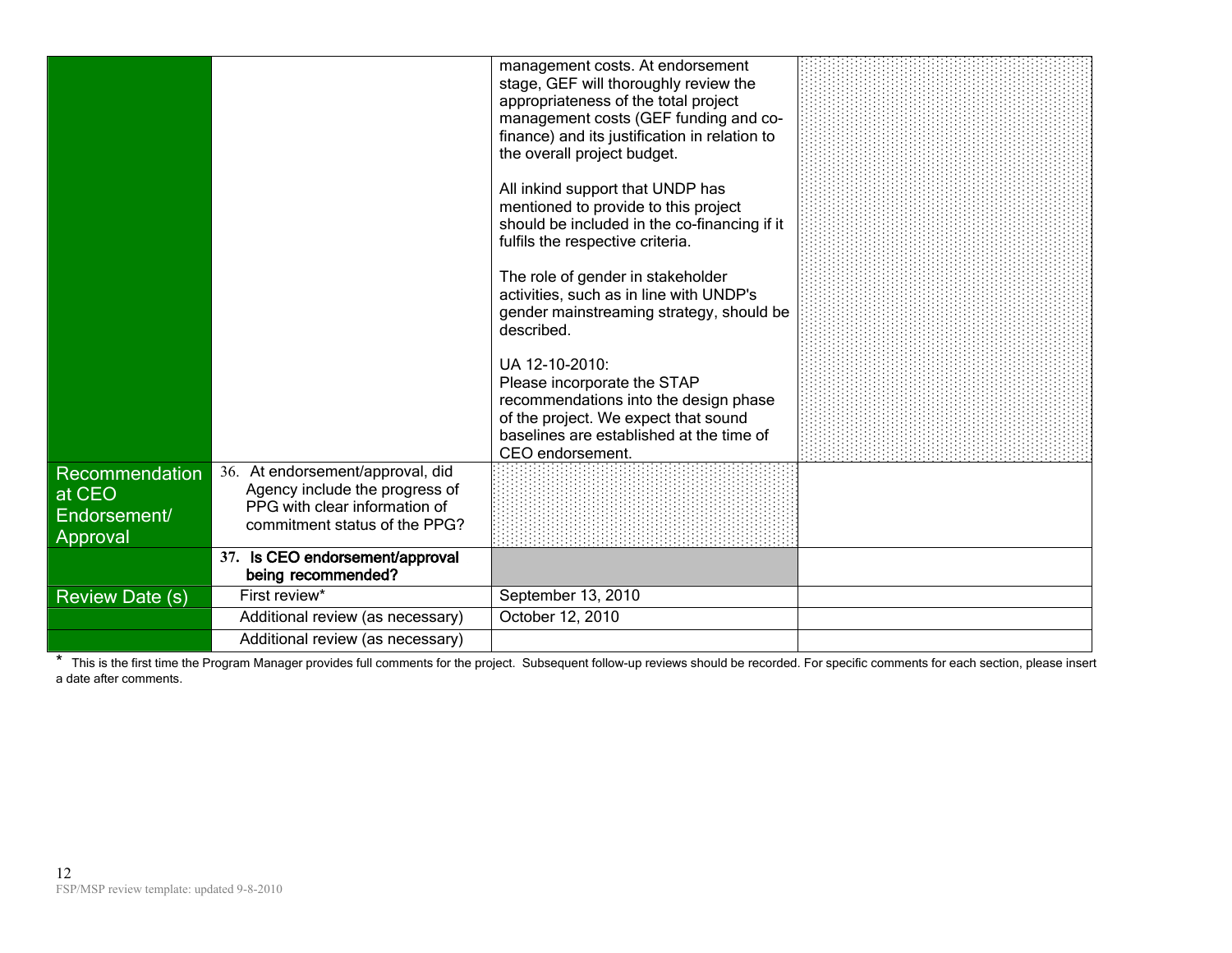## **REQUEST FOR PPG APPROVAL**

| <b>Review Criteria</b>               | <b>Decision Points</b>                                                 | <b>Program Manager Comments</b>                                                                                                                                                                                                                                                                                                                                                                                                                                                                                                                                                                                                                                                                                                                                                                                                                                                                                                                                                                                                                                                                                                                                                                                           |
|--------------------------------------|------------------------------------------------------------------------|---------------------------------------------------------------------------------------------------------------------------------------------------------------------------------------------------------------------------------------------------------------------------------------------------------------------------------------------------------------------------------------------------------------------------------------------------------------------------------------------------------------------------------------------------------------------------------------------------------------------------------------------------------------------------------------------------------------------------------------------------------------------------------------------------------------------------------------------------------------------------------------------------------------------------------------------------------------------------------------------------------------------------------------------------------------------------------------------------------------------------------------------------------------------------------------------------------------------------|
| <b>PPG Budget</b>                    | 1. Are the proposed activities for project<br>preparation appropriate? | UA 11-12-2010:<br>Not fully appropriate. Revisions and/or clarifications are needed on the<br>following points:<br>1) The PPG proposal does not specify how the envisaged executing<br>agencies / co-financers are to be involved into the project design phase. It<br>would seem necessary to ensure their full involvement in order to design<br>apprpriate implementation arrangements and ensure their interest in<br>taking part in the execution and co-financing of the project.<br>2) Under component 2, GEF expects that the assessment of the potential<br>of agro-environmental incentives will go beyond the identification of levels<br>of interest but will lead to the design of a PES scheme that will be applied<br>in the project.<br>3) Under component 3, GEF suggests to set the focus of the PPG clearly<br>on the implementation design for the planned pilot sites (12,500 ha<br>pastures; 20,000 ha forest management; 14,000 ha restoration) and how<br>the PES will support the implementation of these activities.<br>4) Under component 4, GEF would like to remind the IA that gender<br>aspects need to be included into the assessment of social, economic, and<br>financial feasibility. |
|                                      | 2. Is itemized budget justified?                                       | LSH Nov 12 10: Keep in mind that the SFM/REDD+ funds are meant to<br>focus on forest projects, although in the wider landscape.<br>UA 11-12-2010:<br>As a general guideline, the GEF expects that the co-financing of the PPG<br>reflects the indicative co-financing of the project, which is roughly 1:2. In<br>this context, the IA should explore whether the executing agencies FAO<br>and GTZ can be involved into the design phase and provide co-financing<br>already during that stage.                                                                                                                                                                                                                                                                                                                                                                                                                                                                                                                                                                                                                                                                                                                          |
| <b>Secretariat</b><br>Recommendation | 3. Is PPG approval being<br>recommended?                               | UA 11-12-2010:<br>No. Please revise and/or provide clarification as requested in this review.<br>LSH Nov 12/10: I agree with UA, revision/clarification is requested.<br>UA 12-07-2010:<br>No. The indicated changes in the Agencies response are not reflected in<br>the PPG request template. Please check whether the latest version of the<br>PPG request has been sent to GEF.<br>I would like to remind you to explore possibilities to raise the co-financing<br>to about 1.2 to match the requested DDC funds                                                                                                                                                                                                                                                                                                                                                                                                                                                                                                                                                                                                                                                                                                     |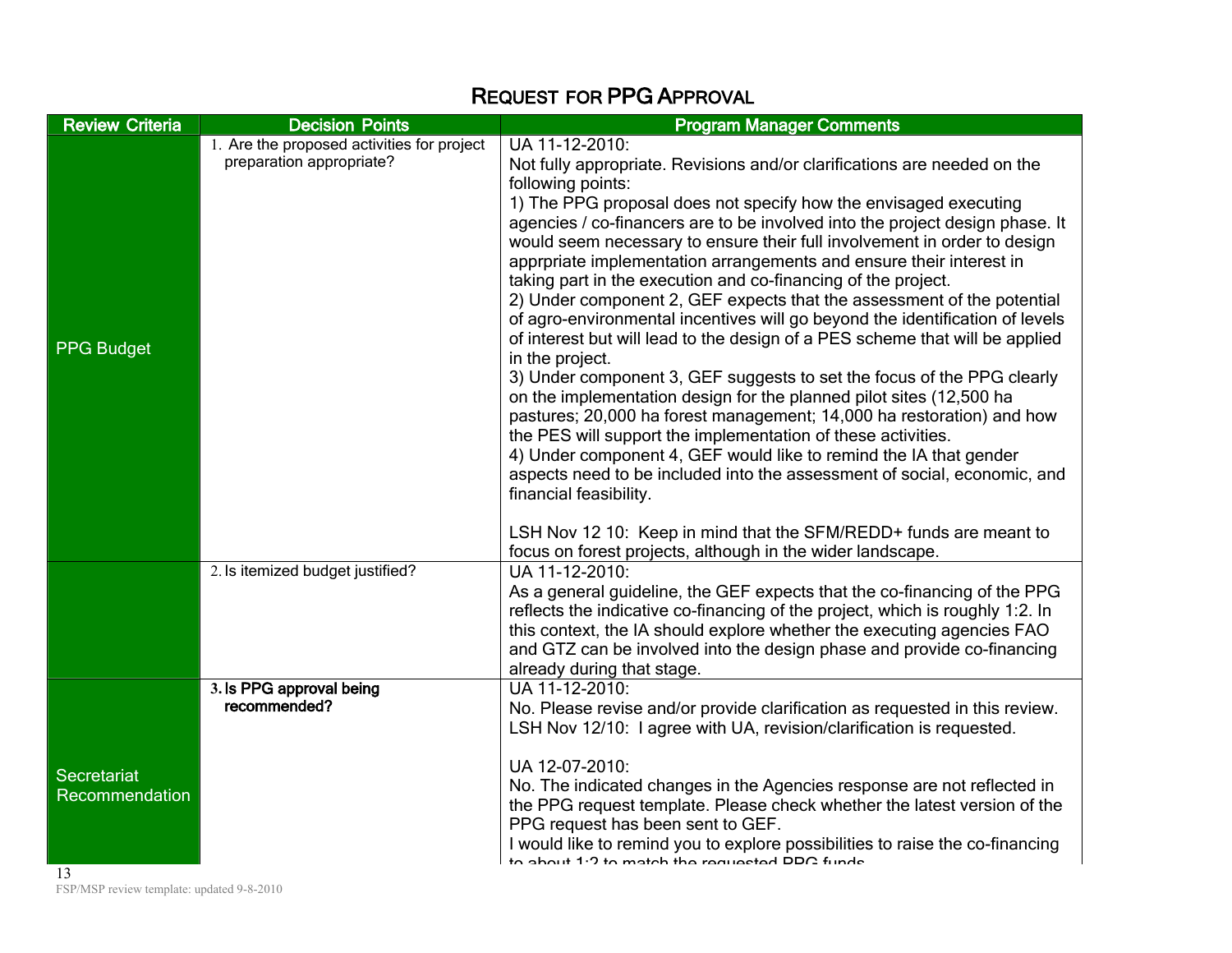|    |                   | overview of the PPG co-financing by components. The totals are not<br>identical.<br>Finally, the STAP screening report for the proposed project is already<br>available. Please feed the recommendations of STAP into project design                                                                                                                                                                                                                                                                                                                                                                                                                                                                                                                                                                                                                                                                                                                                                                                                                                                                                                                                                                                                                                                                                                                                                                                                                                                                                                                                                                                                                                                                           |
|----|-------------------|----------------------------------------------------------------------------------------------------------------------------------------------------------------------------------------------------------------------------------------------------------------------------------------------------------------------------------------------------------------------------------------------------------------------------------------------------------------------------------------------------------------------------------------------------------------------------------------------------------------------------------------------------------------------------------------------------------------------------------------------------------------------------------------------------------------------------------------------------------------------------------------------------------------------------------------------------------------------------------------------------------------------------------------------------------------------------------------------------------------------------------------------------------------------------------------------------------------------------------------------------------------------------------------------------------------------------------------------------------------------------------------------------------------------------------------------------------------------------------------------------------------------------------------------------------------------------------------------------------------------------------------------------------------------------------------------------------------|
|    |                   | and PPG phase as appropriate.<br>UA 12-10-2010: Cannot be recommended yet.<br>Please explore possibility of raising the co-financing for the PPG to a ratio                                                                                                                                                                                                                                                                                                                                                                                                                                                                                                                                                                                                                                                                                                                                                                                                                                                                                                                                                                                                                                                                                                                                                                                                                                                                                                                                                                                                                                                                                                                                                    |
|    |                   | of 1:2 or request a reduced GEF-grant amount.<br>Please also note "other comments".                                                                                                                                                                                                                                                                                                                                                                                                                                                                                                                                                                                                                                                                                                                                                                                                                                                                                                                                                                                                                                                                                                                                                                                                                                                                                                                                                                                                                                                                                                                                                                                                                            |
|    |                   | UA 12-28-2010:<br>All issues have been adequately addressed. PM recommends PPG for<br>CEO approval.                                                                                                                                                                                                                                                                                                                                                                                                                                                                                                                                                                                                                                                                                                                                                                                                                                                                                                                                                                                                                                                                                                                                                                                                                                                                                                                                                                                                                                                                                                                                                                                                            |
|    | 4. Other comments | UA 11-12-2010:<br>Please note reagrding GEF tracking tools in GEF-5:<br>a) Tracking tools are intended to facilitate the portfolio monitoring of GEF<br>focal areas. The tracking tools measure progress towards focal area<br>outcomes only with selected indicators that are amenable to aggregation<br>at portfolio level. Therefore, the GEF tracking tools cannnot replace a<br>project level monitoring and evaluation system as stated in the PPG<br>proposal.<br>b) For the envisaged project, it will be required to prepare the CC tracking<br>tool, the LD tracking tool, and the SFM/REDD+ tracking tool (to the extent<br>which is not yet covered by the preparation of the CC and LD tracking<br>tools). It is advisable to start the preparation of these tools at an early<br>stage of the PPG phase as they will support the design of the project.<br>c) The complete suite of GEF-5 tracking tools will be available prior to the<br>start of the PPG.<br>LSH Nov 12/10:<br>1) To further emphasize/clarify the tracking tool point: the carbon<br>monitoring system described as an outcome in the CC strategy is not a<br>system to produce results specifically for the tracking tool (although the<br>monitoring system could be used for that) but as a monitoring system to be<br>used to produce estimates for broader reporting. As implied by the other<br>reviewer, tracking tools should be plural because LD, CC, and<br>SFM/REDD+ tracking tools would need to be filled out.<br>2) In Annex A, it may be appropriate to explicitly include mention of the<br>consideration of gender aspects especially along with socio-economic<br>benefits and civil society involvement. |
| 14 |                   | $11A$ 12-10-2010 $\cdot$                                                                                                                                                                                                                                                                                                                                                                                                                                                                                                                                                                                                                                                                                                                                                                                                                                                                                                                                                                                                                                                                                                                                                                                                                                                                                                                                                                                                                                                                                                                                                                                                                                                                                       |